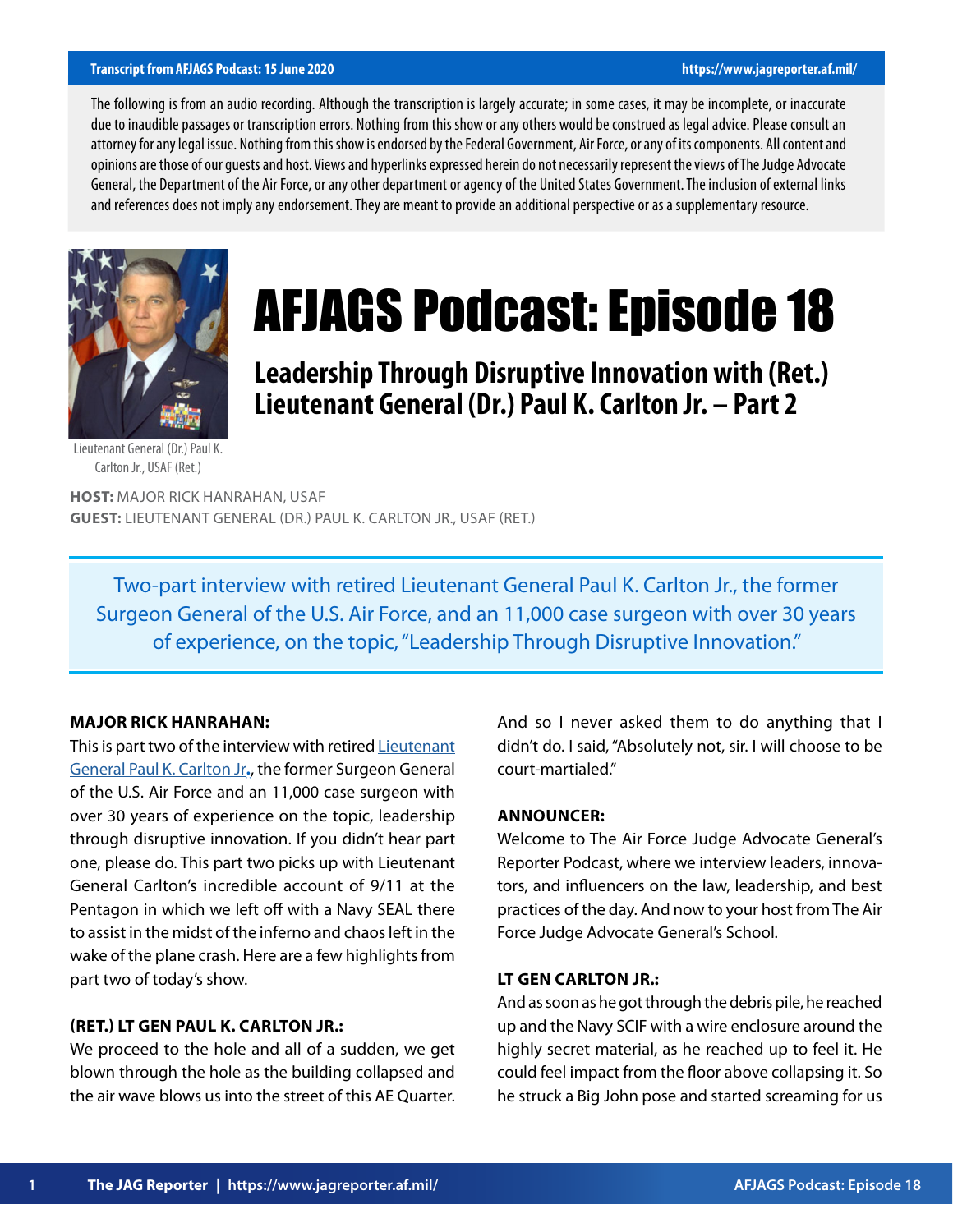to **GET OUT**. I'm pushing the man ahead of me. I run into the Navy SEAL's legs, and by this time, we see a little bit of a light above which is from the hole. We proceed to the hole and all of a sudden, we get blown through the hole as the building collapsed and the air wave, that is the building collapsed through whatever exit can occur, blows us into the street of this AE Quarter.

Now we all land in water and so none of us are burned. At that point, it was apparent that we had salvaged everybody that we could salvage from that area, and so I went back to my casualty collection point and did my medical thing with a young woman that was in extremis and got her to safety. If you will, literally I went out to the, I caught a golf cart with her on board. I thought I was gonna have to do a tracheostomy on her, and as I started to put the blade to her throat, she looked at me.

When she looks at you, it implies that she's awake and so I told her to squeeze my hand and she squeezed my hand and I said, "Okay lady, you keep squeezing my hand and you will not feel pressure on your neck. If you quit squeezing my hand, you will feel pressure and that is me establishing a surgical airway." I got her out to the back of the Pentagon. We stopped a car on the highway. It happened to be a minivan. We put the lady in the back of the minivan, instructed the driver to take her to the nearest hospital. She bought a ventilator for about a week but survived without a surgical procedure, and ended up coming to our after action 10 days later. So it was a very eventful day.

#### **MAJ HANRAHAN:**

Incredible, sir. I'm speechless. I don't even know what to say to that but I'm assuming your training and your experience or in-theater experience, literally it just kicked in almost like a switch it sounds like when this experience occurred at the Pentagon.

# **LT GEN CARLTON JR.:**

Well, the training and experience had kicked in. I think as a surgeon, I might have been more grossed out with the body parts. I wouldn't have been so innovative if I hadn't

passed out before under G-loading in an F-16. I wouldn't have thought, "how do I get us to breathe while we find out if there are live people in here?" And so certainly my training kicked in, certainly my thoughts as a surgeon and my background kicked in, but you become laserfocused on, okay, all I want is survivors and so my main contributions in that discussion were to remind people that bright red means nothing when we're going after survivors and how to breathe for those several minutes that we were inside the building with the wet t-shirts. Those were really my contributions there.

#### **MAJ HANRAHAN:**

Thank you sir, for sharing that. Perhaps could we maybe get into one other experience where you had had a legal experience, a challenging experience where you had to make a decision and legal got involved and kind of how that experience played out and the decisions you made and why you made those decisions?

#### **LT GEN CARLTON JR.:**

Well, you're getting personal now, and the reality is I've discussed the events, the acute events of 9/11. The sidebar on that is that I had decided when I became the medical boss that if I were a terrorist, I would hit New York City and I would hit Washington D.C., and so I had been working with their hospital councils. I'd been to each of their hospital councils talking about how do we do mass casualties? What if one hospital is overwhelmed?

So because we had practiced this scenario, as soon as I was relieved of my medical post inside the Pentagon in the inner circle, the JAG, a gentleman by the name of Joe Moreland gave me a ride back and on the ride, I tried to contact the Washington Hospital Center. I did so, and they told me that they did not need help, that they had handled our casualties well, and I could not get in touch with the New York hospital system.

So I went to my boss, at that time the Chief of Staff and said, "We may have a problem." And I described the differential between a building collapse which generates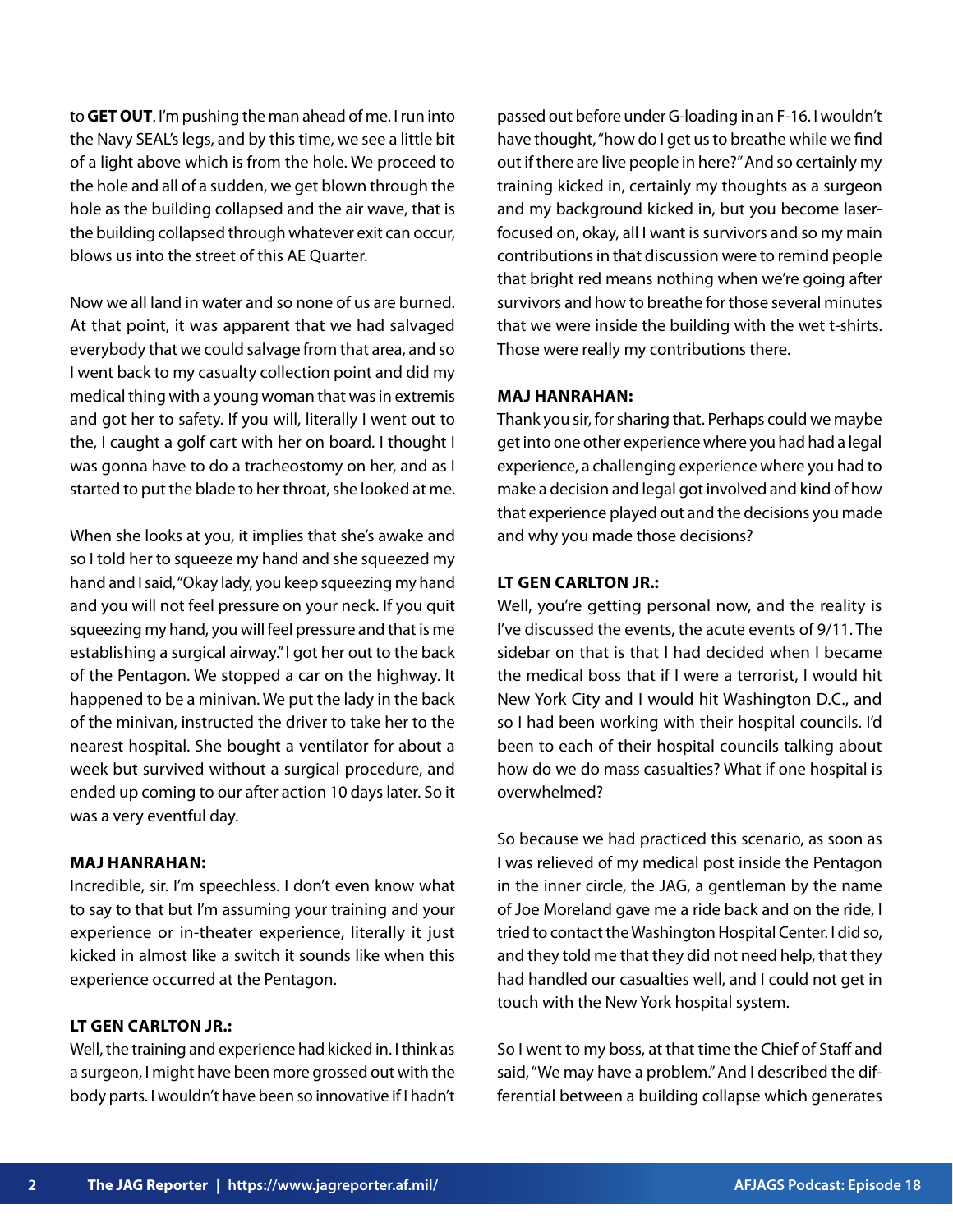five times as many dead as injured and a simple mass casualty situation which generates five times as many injured as dead. I said, "If they evacuated those World Trade Center Towers, then New York city could be overwhelmed. If they did not, then we have many more dead than we have injured."

He said, "When will you know?"

I said "72 to 96 hours."

He said, "What do you propose?"

I said "Sir, I propose that we launch our medical fleet. We are the only response in the nation and we could provide 400 beds of medical and surgical capability within 24 hours to relieve New York City if necessary."

He said, "That's an interesting concept. Would you come back and brief the assembled Air Staff?"

So an hour later, I came back, I briefed the assembled Air Staff. We had a legal opinion at the time, the legal opinion instructed us that we had to make phone calls to the FEMA Director Joe Allbaugh very publicly for everybody to see and we had to make phone calls to the public health service very publicly so everybody could see to make sure that they didn't think we were poaching. We all did so and the Chief of Staff turned to the Secretary and he said, "Mr. Secretary, I recommend that we launch the fleet."

The Secretary said "Launch the fleet."

And so we sent the word out. We literally launched everything we had, every expeditionary medical support activity that we had was launched and at McGuire Air Force Base 45 minutes outside New York City by the 22 hour mark, so the next morning. I then went to my political meeting where my political boss, a political appointee said "PK, what have you done?"

I said, "What do you mean?"

He said "You have defrauded Tricare of millions of dollars. You have launched the people that are the backbone of our medical system on a wild goose chase to New York City."

I said "Well sir, I view that in a different light. I view that as responding to a national emergency with what we should do."

He said "Well, I certainly see that differently and so does the Secretary of Defense."

I said, "I'm sorry you don't agree."

He said, "So the Secretary of Defense has instructed me to have you come and personally apologize to him for not asking his permission or to start the UCMJ process and court-martial you."

I said, "So I'm to apologize to a person who thinks the only person in the entire Department of Defense that can make a decision is the Secretary of Defense himself or I'm to be court-martialed for abiding by the rules of policy, the regulations, the chain of command and the humanitarian aspects of medical response?"

He said, "Yes, let's go."

I said, "Absolutely not sir. I will choose to be courtmartialed." And he was not quite prepared for that, but he set the motion, and so the entire group that was in the Air Staff meeting that was actually in my office, the Pentagon was closed, but our office was across the street or across the river at Bolling. Everybody there was interviewed and what exactly happened, and Article 32 is a fairly investigative—the civilian equivalent of a grand jury—and it was a tremendous intimidation to the Air Force senior staff that there's only one person that can make a decision.

That went on for two years and finally the recommendation was that I receive a punitive letter of reprimand and be allowed to be continued to retire as a three-star, and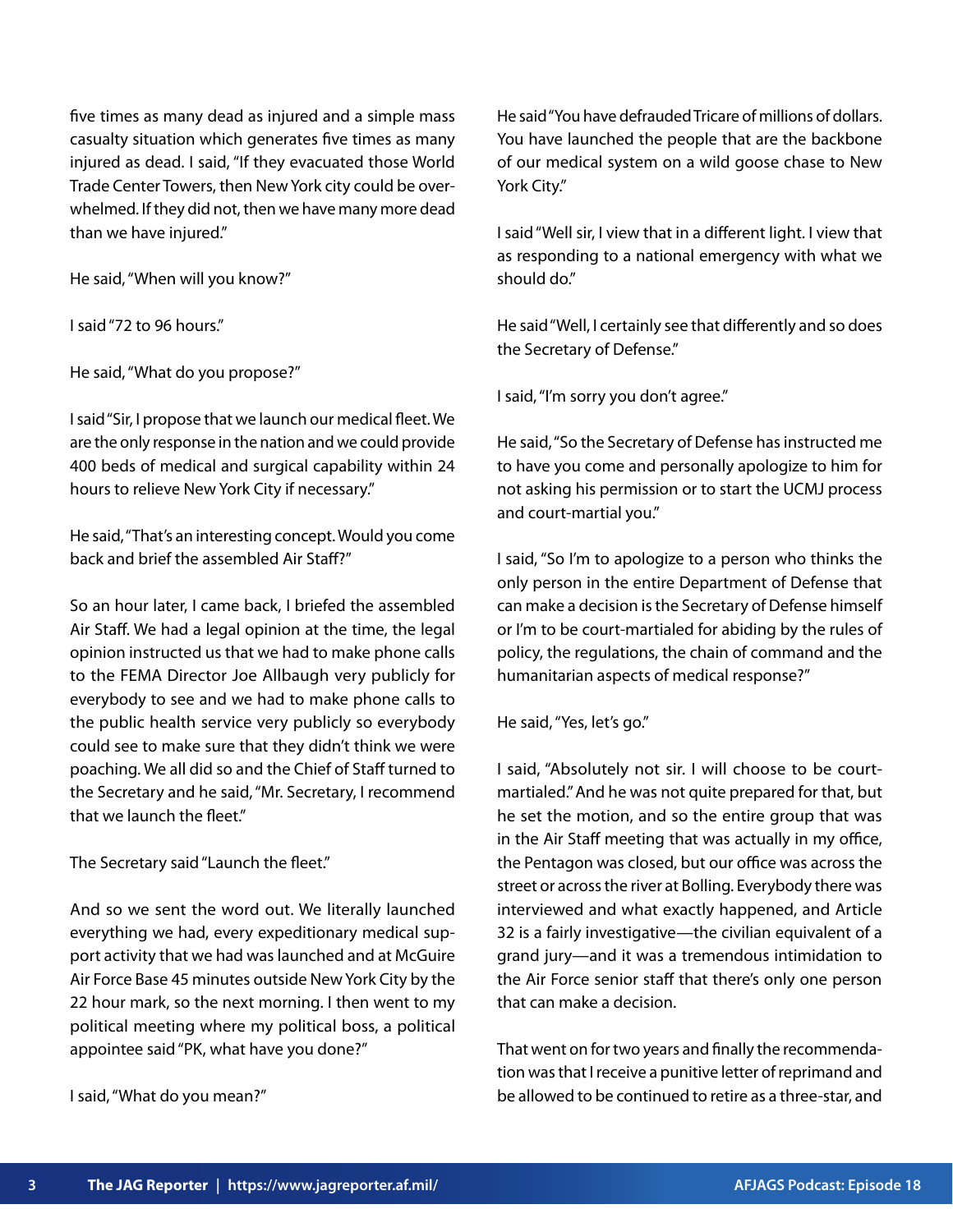I said, "No, I wish to be court-martialed. I wish the public to know that this is the environment that we're living in" and all charges were dropped.

So it was a bit of legal-ese, it was a bit of brinksmanship. It was a bit of if you get innovative and do something outside the norm, and the normative process is about a 48-hour process to ask for help and so to launch on probability was brand new and was received differently. Now, my Air Force leadership chain was very pleased that I didn't say, "Well, the Chief of Staff did it and the Secretary of the Air Force approved." I simply said, "I wish to be court-martialed."

So it was a confusing time. I believe the Secretary of Defense, and in his book, he said "I had to get the Air Force under control by court-martialing a three-star." Well, I was the three-star and he didn't court-martial me, and he would have been embarrassed if he had tried. So there's different perspectives on that event, now almost 20 years ago, but it was a painful process to wait through all of that Article 32 hearing.

## **MAJ HANRAHAN:**

At its core, did you feel this as a direct attack on your own personal integrity, both as an officer and a surgeon?

# **LT GEN CARLTON JR.:**

Well whenever you have a complication in surgery, you look very longingly to say, "What in the world could I have done different?" I've been entrusted with the care of a person's life and intensely personal when things don't go correctly. So I was used to that environment of the soul searching. I was obviously very upset that I had to choose to go through a formal process for somebody simply having a different view of the reality. But it is a very personal thing and people are questioning your very integrity, your ability to make decisions and your ability to follow the rule of law. So I thought I was well covered on all of those items as well as on the humanitarian side for my actions.

Now as it turns out, we weren't needed and so those 400 beds of medical and surgical capability that were just at McGuire Air Force Base were not needed. They went home within a couple of days. We had demonstrated to the Air Force leadership that we, the medical people with the expeditionary medical support packages, were ready to go to war—and simply three weeks later, all of those were deployed to support the war.

So there were positives out of that. There were negatives out of that. Obviously an Article 32, the threat of a court-martial is never a positive thing, but you have to be convinced that I've done the right thing. I will suffer the consequence for it; and if the people of New York City would have needed us, then we would have been there to help them.

# **MAJ HANRAHAN:**

So sir, we could spend days and days going through all kinds of other experiences you had and there's many others, but perhaps you could just speak very briefly if we could kind of move to the summary here on your own personal leadership philosophy. What is leadership to you? What would you say to our young Airmen today about being a leader in the Air Force?

# **LT GEN CARLTON JR.:**

Major Hanrahan, that's a very probing question. You have to, again, remember my background. My dad was a senior officer. I literally was, Curtis LeMay's. I regarded him as a grandfather figure. I had grown up with Jimmy Doolittle's son living next door and seeing Jim Doolittle on a regular basis.

So I'd grown up with American heroes, and I realized that as I looked to the future, I couldn't be a hero like them. I couldn't be a pilot, I couldn't be a Wing Commander, a Division Commander, but on the medical world, I could be a leader by example and by trying to make the systems better by valuing human life.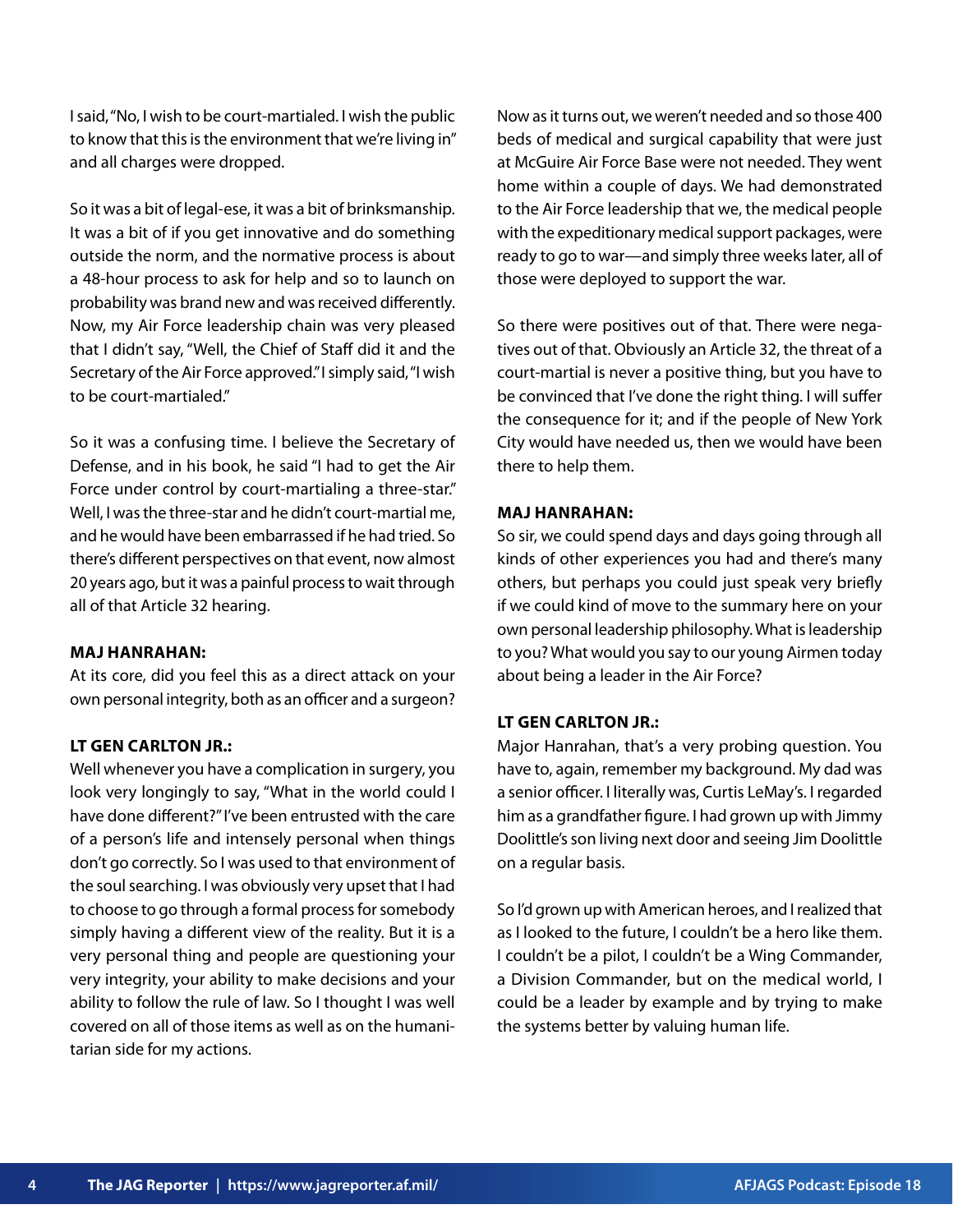And so as I went through my surgical career—and I remember it took me nine years to be a surgeon—I then practiced as a surgeon exclusively for another seven years before I went off into command, and I was just about hitting my, okay, this is normal stride at about 3,000 cases at that point. And so I understood leadership, and I understood being able to look at a system critically with my background in the heavy airlift world— understanding airlift flow, understanding how the line of the Air Force works.

Then when I moved into, and I was a Wing Commander equivalent for eight years. Now some people would say, "You're a slow learner." Normally it's a two year tour but they didn't know what to do with a medic, and so I was a Wing Commander at Scott Air Force Base at the medical center there. I was a Wing Commander for five years at Wilford Hall. So I got to know the legal side of things very well, but I never became isolated as a leader and commander, and instead I continued my surgical career. I operated with the young residents. I taught them what I had learned to know. In fact, I challenged them when I thought I was getting too much "Yes sir, yes sir, three bags full." I would see something absolutely wrong, and if they didn't correct me, then I would vigorously correct them. That as the Commander, I could tell 'em to shine their shoes and they would do so or get a haircut and they would do so. But in the medical arena, I was simply a staff person that could help them or hurt them as we go through our career.

So I was part and parcel of what I did. And it doesn't matter what I did in surgery, or what a weatherman does, or what a maintenance officer does, or what a pilot does, or what a nurse does. I was involved—and so I never asked them to do anything that I didn't do.

I had learned philosophically actually from talking to Curtis LeMay. Do you know where he ran his combat operations, when he led his missions over Germany? He flew the first mission from the left seat of his B-17, and realized he couldn't command from there 'cause he couldn't see the other airplanes. And so from there on out, he would take off, he would get into the altitudes that were appropriate, and then when he got to the target zone he'd take the top turret position. He'd have another pilot sit in the left seat, and he would then be the top turret as a gunner and as a director for who to move into what position to maximize their defensive capability. So he was in it from the start.

So I'd seen my dad who never stopped flying and he ended up with 12,000 hours of flying time in it from the start. So I wasn't about to get away from that and be a subject matter expert in something that I didn't do every single day. And so my philosophy on that is whatever your area is, you have to stay rooted in your basics. You have to realize you're part of this bigger Air Force team, and the whole is what makes the team. There's nobody that's more important than any other. It's just we have different responsibilities. And so I didn't believe in the isolation of leadership.

Again, I think a leader needs to be part and parcel of everything that they're involved with. Very visible, very vulnerable, and that's how I lived. And so having seen that growing up, I thought that is something I should emulate, and I did. The price was high. I will tell you taking a level one trauma call as a 52 year-old left me pretty tired the next day. But it was worth it, because I then identified well with the youngsters that I had the privilege to lead.

#### **MAJ HANRAHAN:**

Sir, are there any final parting words you'd like to leave with our listeners on your perspective after over 30 years of experience, rising all the way to the level of the Surgeon General of the United States Air Force? Are there any final parting words you'd like to leave for our young Airmen and even for our non-military listeners on leadership and or innovation?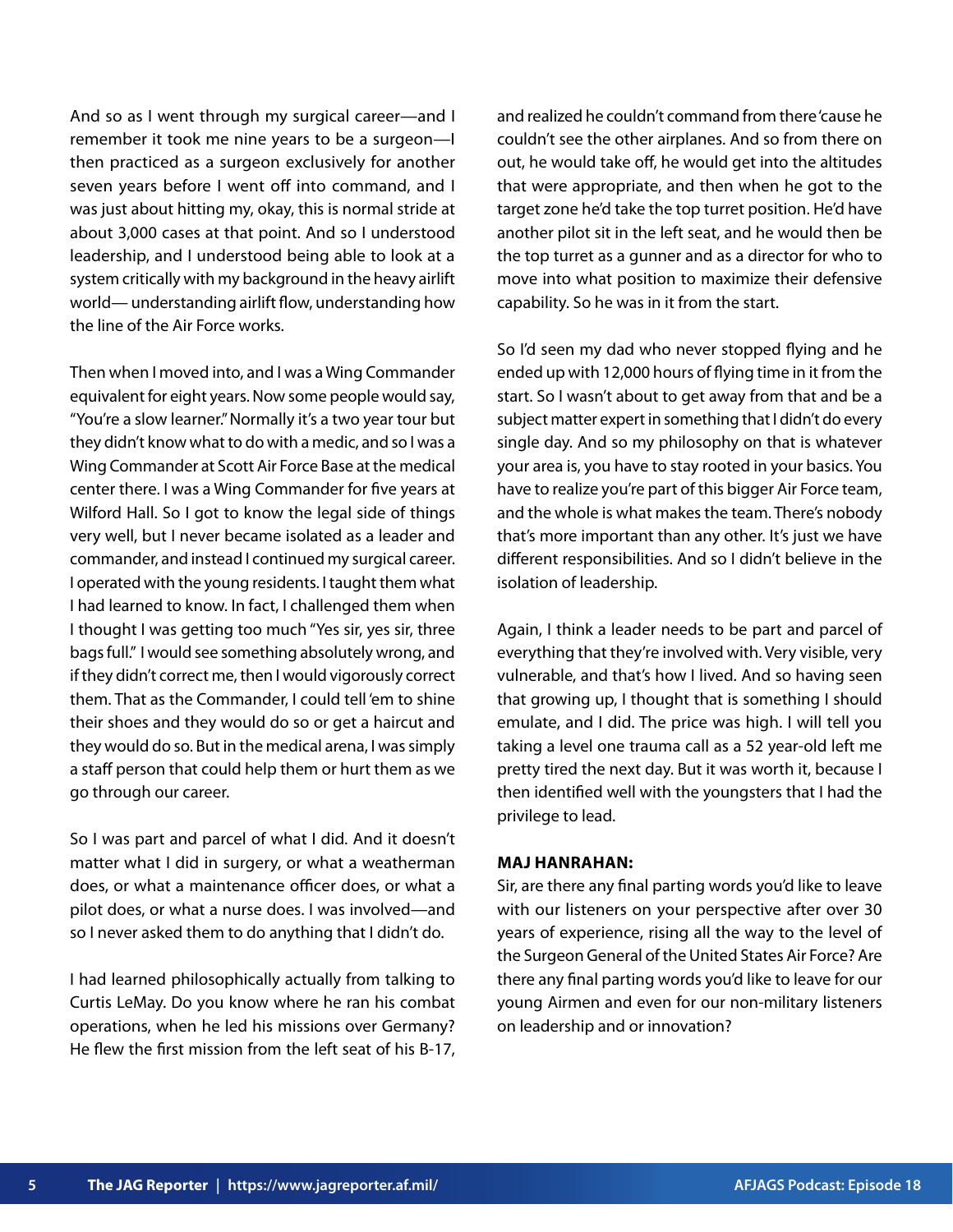#### **LT GEN CARLTON JR.:**

Well, I think the key lesson to be learned is that we're parts of a bigger team. Every one of us has a contribution to make. Every one of us is an important part of the team, that the team can't successfully accomplish their mission without that team effort. And every one of us should be looking every day for how can we do our job better? And so that's the parting message I would have.

This is the youngsters' Air Force. It's not my Air Force, it's everybody who's on active duty and in the retired group who remain affiliated, and looking to offer better solutions as they go along. So take part of it. Enjoy it. Pay attention to your family, but understand you're part of a bigger thing that is called the United States Air Force, which is part of a bigger thing which is called the United States military.

#### **MAJ HANRAHAN:**

Sir, we greatly appreciate you taking your time today. I know you're on a tight schedule and so much appreciation from here at the JAG School for coming in to speak with us, helping us to learn, spreading your wisdom. Thank you so much sir.

#### **LT GEN CARLTON JR.:**

It's my pleasure and it's nice to have the old guys come periodically to share stories.

# **TAKEAWAYS**

# **MAJ HANRAHAN:**

Well, that concludes our interview with Lieutenant General Carlton Jr. My three key takeaways are **one, innovation is not always pretty**. Innovation, true innovation often takes a significant dose of guts, wherewithal and resounding self-assurance that you're doing the quote-unquote right thing. The term disruptive within the innovation context does not mean recklessness, carelessness or inattention to detail. Rather it means the opposite, a deep understanding and appreciation for the rules, attention to detail and adherence to the rules, barring exceptional circumstances. Lieutenant General Carlton highlighted a few times in his career through this interview and told us a few others off air where he followed the rules as far as they would go, but ultimately made certain decisions that were not pre-approved or on any checklist. With that, he emphasized he never made one of those decisions flippantly or without very careful consideration of all the potential consequences.

That leads us to **point two, if you're going to make an unconventional decision, be sure you're quoteunquote right**. If your decision goes against the normal course of action or rules, you'd better be sure your decision constitutes a valid extenuating circumstance or exception. This might not necessarily mean that the sought outcome is achieved, but it does mean that your decision in light of all the surrounding circumstances was the quote-unquote right decision. This requires sound confidence in your decision and sound confidence almost invariably requires a plethora of preparation and experience to know exactly when and how an exception may apply.

As Lieutenant General Carlton stated, proper preparation prevents poor performance. In other words, he said if he hadn't been a trained surgeon coupled with his years of experience, thousands of cases and unique understanding of both the medical community and Air Force growing up with the likes of General Curtis LeMay and the Doolittles, he likely wouldn't have made the same decisions. It's safe to say his entire life had been shaped up to those decision points, and he made them with all his preparation and experiences in mind.

This leads us to the last point in number **three, bold and innovative leadership requires personal courage**. Even if you know you're right and an exception applies, it still requires a bold personal courage and proportionally more as the stakes of failure rise. Lieutenant General Carlton took some significant risks with his career and even his life in the decisions and actions he made. With that, he understood that there are times when procedure is not everything, especially when lives are on the line. He quoted social theorist Thomas Sowell as once saying, "You will never understand bureaucracies until